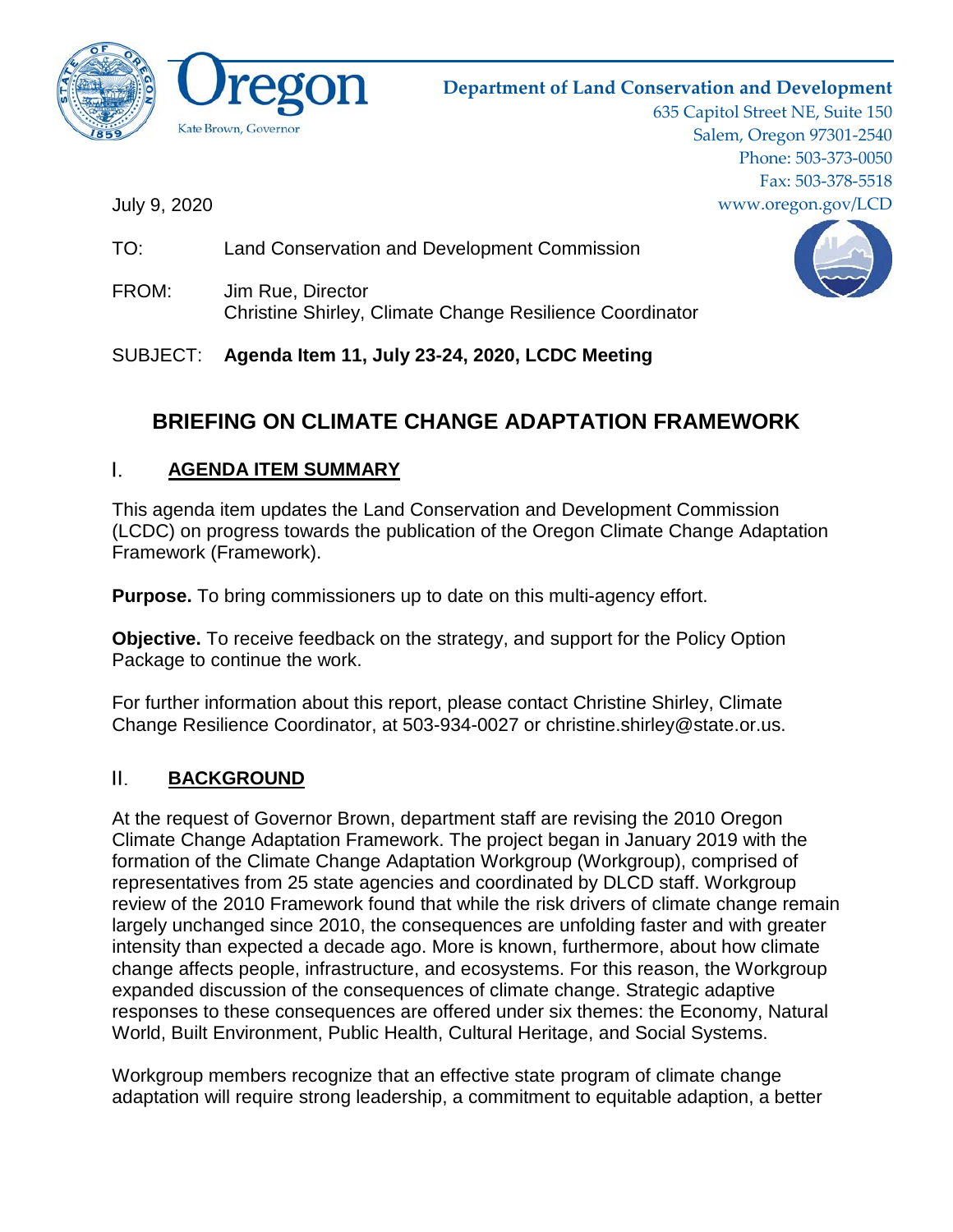understanding of who and what is vulnerable to the consequences of climate change, a culture of interagency cooperation, and a means to ensure climate change is integrated into agency operations.

# **A. A STATE PROGRAM OF CLIMATE CHANGE ADAPTATION**

Over months of deliberation, workgroup members have identified five overarching actions needed for the state to move forward with an enterprise-wide response to climate change.

### **1. Provide Leadership:**

Establish a governance structure comprised of state agency leaders empowered to set direction and allocate resources;

### **2. Embrace Equity**

Engage disproportionately affected frontline and marginalized communities to ensure investments are targeted where they are needed most;

### **3. Assess Vulnerability**

Produce a rigorous and comprehensive vulnerability assessment intended to help leadership prioritize and target adaptation actions where and for whom they are most needed;

# **4. Support Collaboration**

Encourage a culture of interagency collaboration by building an information sharing and coordination platform so that state leadership and staff can draw from the same vetted data and information and can easily communicate across agencies to develop coordinated responses to climate change;

### **5. Mainstream Climate Adaptation**

Integrate climate change adaptation into agency work, including missions, authorities, programs, plans and budget requests.

These also were submitted as action items to the Oregon Natural Hazard Mitigation plan. Recommendations 2 and 3 may be of particular interest to the commission.

# **B. FRAMEWORK RECOMMENDATION 2: EMBRACE EQUITY**

One of the Framework's guiding principles is to "Embrace equitable and inclusive processes and actions that center frontline and marginalized communities and foster their resilience." The Oregon Health Authority and Department of Forestry were able to support this principle by providing supplementary funding to engage the services of a consultant to help the Workgroup think through and operationalize this principle. The result will be an Equity Blueprint, intended for use by state agencies when scoping, planning, and implementing climate change adaptation measures.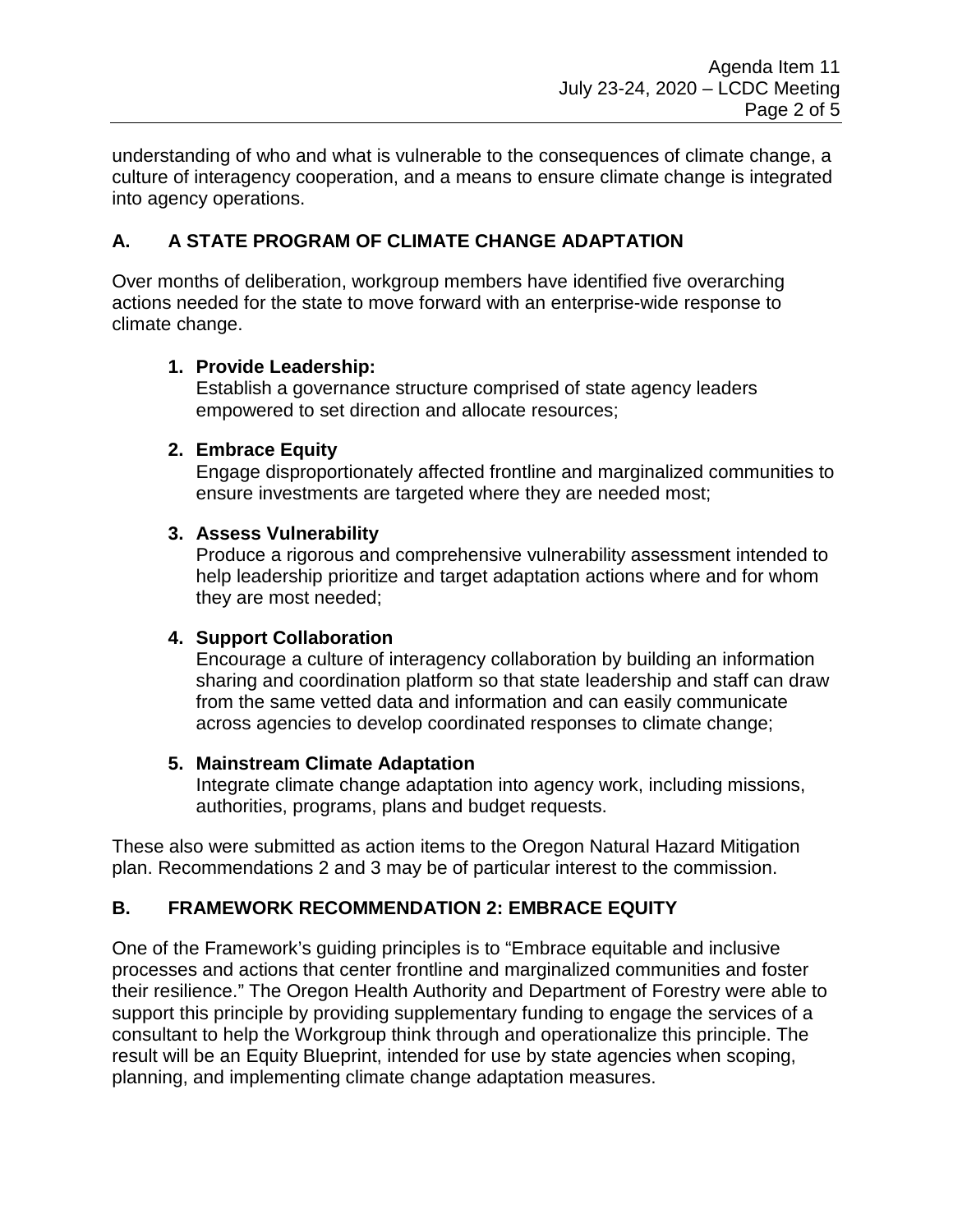# **C. FRAMEWORK RECOMMENDATION 3: ASSESS VULNERABILITY**

Workgroup members also identified an urgent need to complete an enterprise-wide climate change vulnerability assessment. The qualitative descriptions of vulnerability developed in the draft Framework are insufficient to help decision makers identify populations, communities, or systems most at risk from deleterious effects of climate change. In response, a vulnerability assessment is included as a funding request in DLCD's Climate Change Adaptation Policy Option Package. A comprehensive climate change vulnerability assessment would use internally consistent data and methodologies across the enterprise, allowing decision makers to compare climate change consequences across agencies and sectors. A multi-agency vulnerability assessment will, furthermore, help to identify impacted communities from several perspectives thereby helping to identify those most affected by climate change, as called for in Governor Brown's Executive Order 20-04.

# **D. DRAFT FRAMEWORK PUBLIC REVIEW**

DLCD will begin circulating the draft Framework among interested parties beginning in August. Members have identified over 300 interest groups and community-serving organizations who will be contacted by email. Staff intend to additionally conduct up to ten in depth interviews by telephone with community serving organizations who may not respond to a survey. These contacts will be followed by a webinar during which time staff will ask questions of participants about their climate change adaptation priorities and solicit comments on the draft Framework. A more general call for comment also will be made through DLCD's GovDelivery email subscription service. Staff have updated the climate change adaptation section of the DLCD webpage and established a unique email box where comments may be delivered to the Workgroup. The Workgroup expects to publish the revised Framework in December 2020.

# **E. SEVERAL ADAPTATION STRATEGIES FALL WITHIN DLCD'S AUTHORITY**

Several short-term strategies developed in the Framework fall within DLCD's authority to implement. These include:

- Continuing the Climate Change Resilience Coordinator position to continue to coordinate the leadership structure for the Climate Change Adaptation Work Group
- Managing a contract to complete the climate change vulnerability assessment
- Continuing to participate in inter agency councils and teams including but not limited to: the Oregon Coordinating Council on Ocean Acidification and Hypoxia, the Governor's Wildfire Council, The Global Warming Commission, the Environmental Justice Task Force, and the Governor's new Interagency Workgroup on Climate Impacts to Impacted Communities
- Supporting the Every Mile Counts rulemaking effort for urban redevelopment and livable places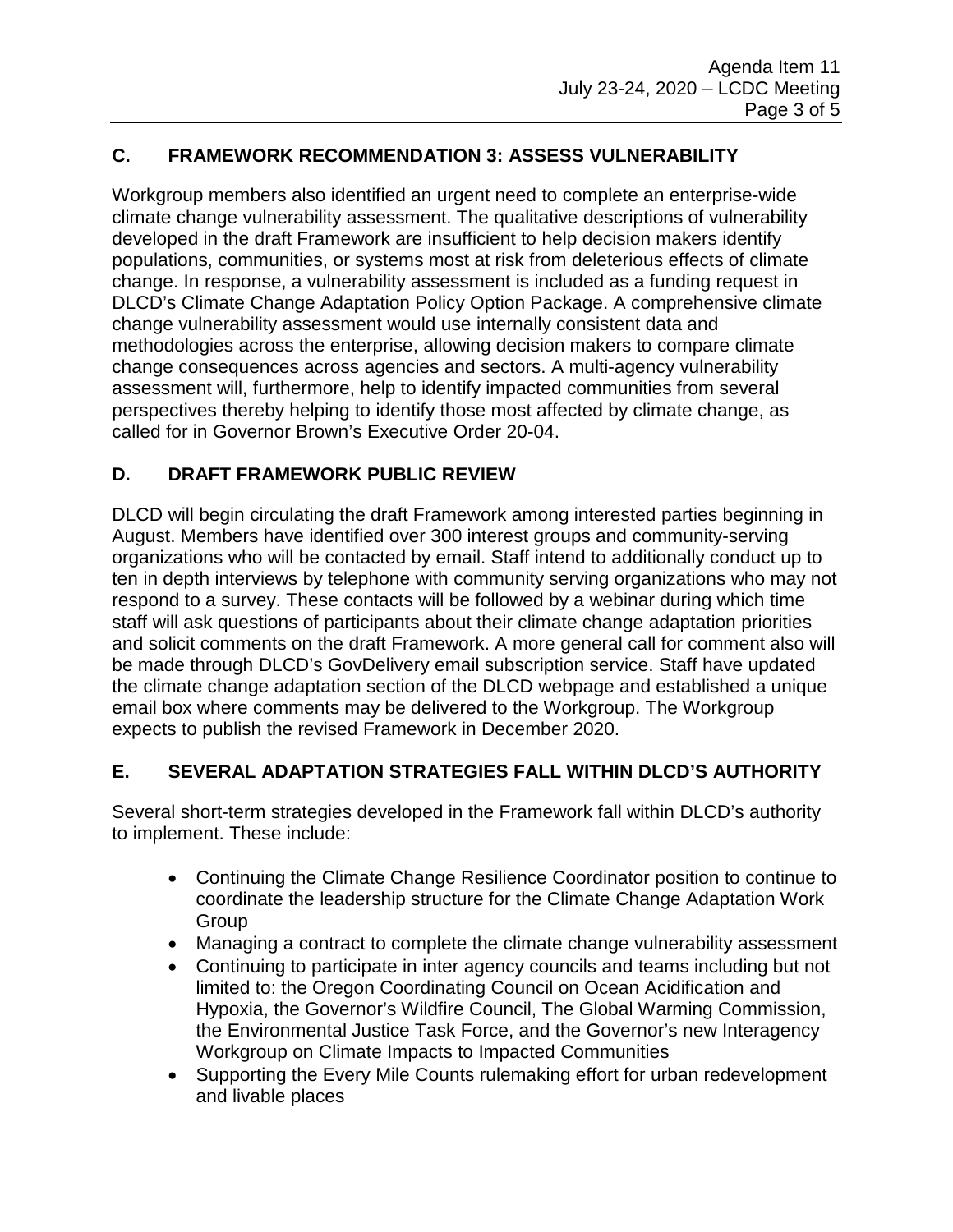- Supporting the 100-year Water Vision implementation efforts
- Continuing to participate on multi-state climate change forums, such as the Pacific Coast Collaborative
- Providing information and technical assistance on how cities and counties can leverage Oregon's comprehensive planning program to mitigate and adapt to climate change
- Continuing to advise coastal cities and counties on natural hazard reduction techniques, particularly in areas affected by sea level rise
- Working with the Oregon Health Authority on implementation of the State Health Improvement Plan including providing cities with information about how to correct or avoid creation of urban heat islands
- Ensuring that flood prone cities and counties actively participate in the National Flood Insurance Program and encouraging participation in the Community Rating System
- Working with the Office of Emergency Management to improve local access to FEMA Hazard Mitigation Assistance grants, which now allow funds to be directed to projects that reduce the deleterious effects of climate change
- Integrating climate change equity and adaptation into DLCD programs, projects, and grant criteria.

# **Summary Considerations and Constraints**

**Considerations.** It is one of DLCD's leading biennial priorities to both respond to (adapt) and to mitigate (reduce the effects) of a changing climate. We believe this is one of the most serious issues of our time. Actions we take now, while not immediately evident, could help maintain a livable natural and social ecosystem for future generations.

**Constraints.** Staff were able to initiate this update using federal Coastal Management funds. The position for the original Framework (2010) has been eliminated through the loss of federal funds due to a lawsuit over forest practices. Without the Policy Option Package to continue this work, progress will likely be lost.

The Climate Change Adaptation Policy Option Package includes a funding request for one full time position to continue coordinating with state agencies to implement the Framework over the next biennium. The position also would allow DLCD to work with cities and counties to incorporate climate change adaptation provisions into their comprehensive community plans. Several jurisdictions have already asked for this type of assistance.

#### III. **RECOMMENDED ACTION/CONCLUSION**

Staff would appreciate commissioners' guidance in response to the following questions: